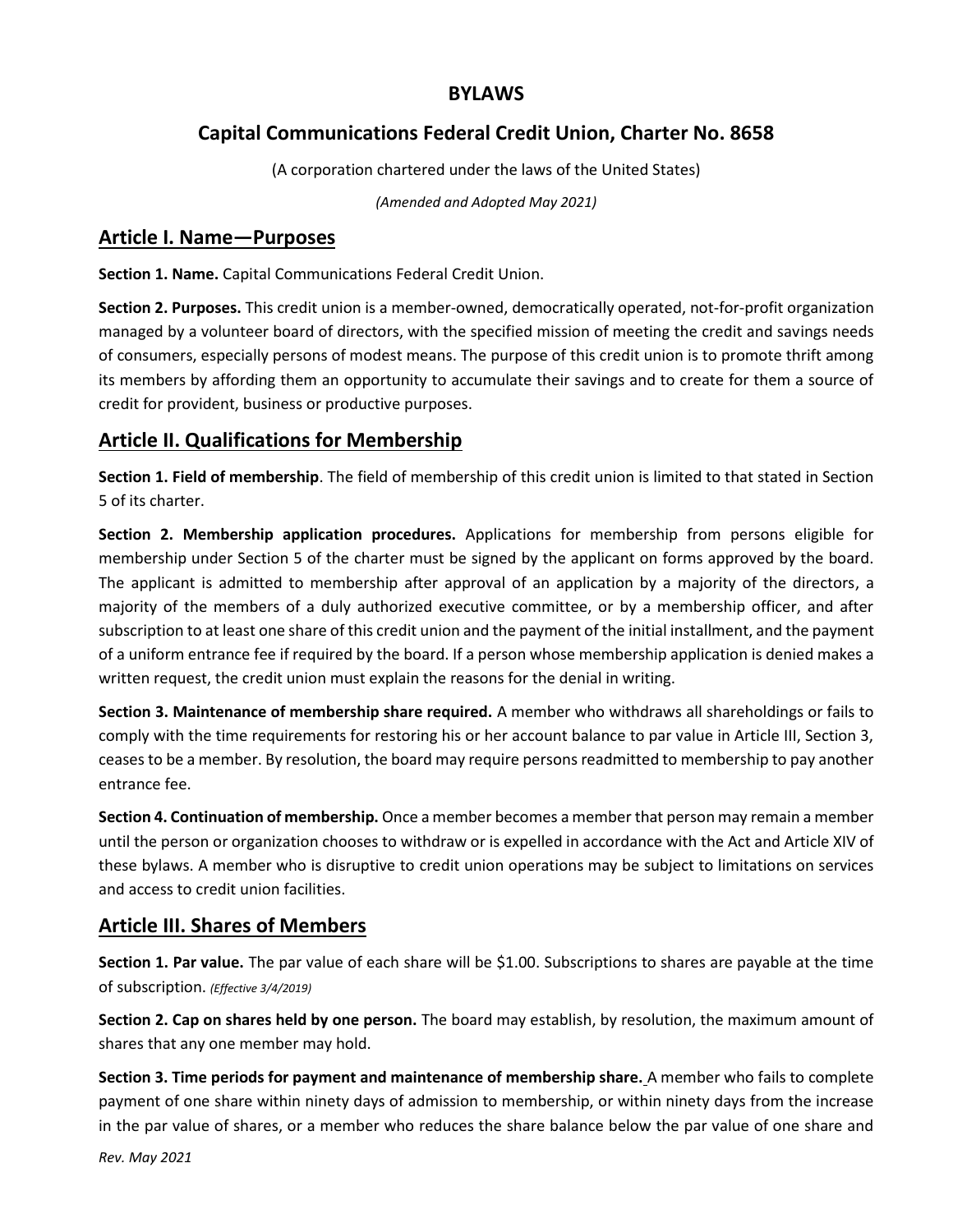does not increase the balance to at least the par value of one share within ninety days of the reduction will be terminated from membership. *(Effective 5/1/2019)*

**Section 4. Transferability.** Shares may only be transferred from one member to another by an instrument in a form as the board may prescribe. Shares that accrue credits for unpaid dividends retain those credits when transferred.

**Section 5. Withdrawals.** Money paid in on shares or installments of shares may be withdrawn as provided in these bylaws or regulation on any day when payment on shares may be made, provided, however, that;

(a) The board has the right, at any time, to require members to give up to 60 days written notice of intention to withdraw the whole or any part of the amounts paid in by them.

(b) Reserved.

(c) No member may withdraw any shareholdings below the amount of the member's primary or contingent liability to the credit union if the member is delinquent as a borrower, or if borrowers for whom the member is co-maker, endorser, or guarantor are delinquent, without the written approval of the credit committee or loan officer. Coverage of overdrafts under an overdraft protection policy does not constitute delinquency for purposes of this paragraph. Shares issued in an irrevocable trust as provided in Section 6 of this article are not subject to withdrawal restrictions except as stated in the trust agreement.

(d) The share account of a deceased member (other than one held in joint tenancy with another member) may be continued until the close of the dividend period in which the administration of the deceased's estate is completed.

(e) The board will have the right, at any time, to impose a fee for excessive share withdrawals from regular share accounts. The number of withdrawals not subject to a fee and the amount of the fee will be established by board resolution and will be subject to regulations applicable to the advertising and disclosure of terms and conditions on member accounts.

**Section 6. Trusts.** Shares may be issued in a revocable or irrevocable trust, subject to the following:

When shares are issued in a revocable trust, the settlor must be a member of this credit union in his or her own right. When shares are issued in an irrevocable trust, either the settlor or the beneficiary must be a member of this credit union. The name of the beneficiary must be stated in both a revocable and irrevocable trust. For purposes of this section, shares issued pursuant to a pension plan authorized by the rules and regulations will be treated as an irrevocable trust unless otherwise indicated in the rules and regulations.

**Section 7. Joint accounts and membership requirements.** Each member must purchase and maintain at least one share in a share account that names the member as the sole or primary owner. Being named as a joint owner of a joint account is insufficient to establish membership. *(Effective 3/4/2019)*

## **Article IV. Meetings of Members**

**Section 1. Annual meeting.** The board must hold the annual meeting of the members no later than December 31<sup>st</sup>, in the county in which any office of the credit union is located or within a radius of 100 miles of an office, at the time and place as the board determines and announces in the notice of the annual meeting. This credit union may permit virtual attendance and participation in the annual meeting, provided that an in-person meeting complying with the geographic requirements of this paragraph is also held. *(Effective 3/26/2020)*

*Rev. May 2021*

#### *Page 2*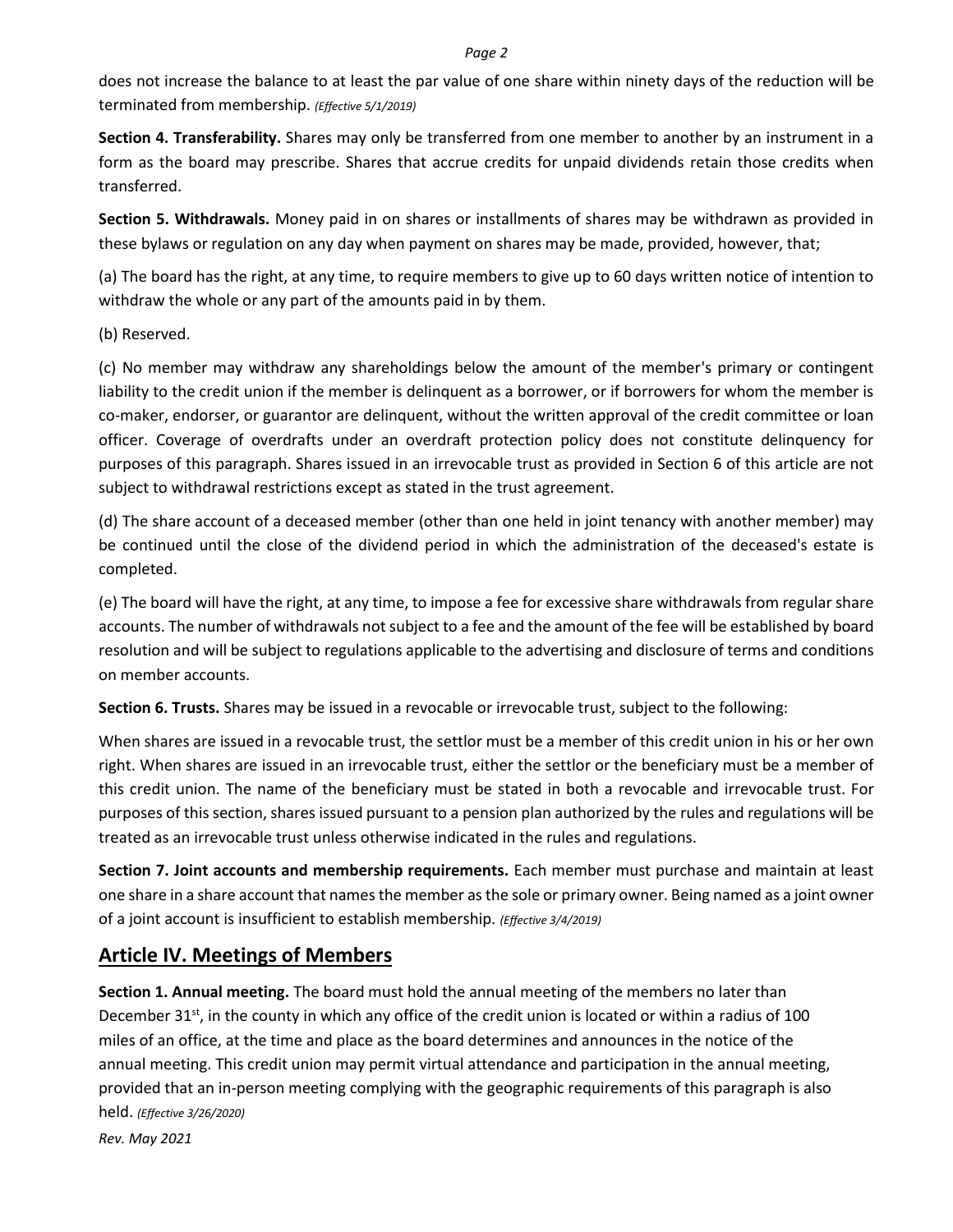### **Section 2. Notice of meetings required.**

a. The secretary must give written notice to each member: At least 30 but no more than 75 days before the date of the annual meeting; at least 7 days before the date of any special meeting; and at least 45 but no more than 90 days before the date of any meeting to vote on a merger with another credit union. Notice may be by written notice delivered in person or by mail to the member's address, or, for members who have opted to receive statements and notices electronically, by electronic mail. Notice of the annual meeting may be given by posting the notice in a conspicuous place in the office of this credit union where it may be read by the members, at least 30 days before the meeting, if the annual meeting is to be held during the same month as that of the previous annual meeting and if this credit union maintains an office that is readily accessible to members where regular business hours are maintained. Any meeting of the members, whether annual or special, may be held without prior notice, at any place or time, if all the members entitled to vote, who are not present at the meeting, waive notice in writing, before, during, or after the meeting.

b. Notice of any special meeting must state the purpose for which it is to be held, and no business other than that related to this purpose may be transacted at the meeting.

### **Section 3. Special meetings.**

a. Special meetings of the members may be called by the chair or the board of directors upon a majority vote, or by the supervisory committee as provided in these bylaws. The chair must call a special meeting, meaning the meeting must be held, within 30 days of the receipt of a written request of 25 members or 5% of the members as of the date of the request, whichever number is larger. However, a request of no more than 750 members may be required to call a special meeting.

b. The notice of a special meeting must be given as provided in Section 2 of this article. Special meetings may be held at any location permitted for the annual meeting.

**Section 4. Items of business for annual meeting and rules of order for annual and special meetings.** The suggested order of business at annual meetings of members is—

- (a) Ascertainment that a quorum is present.
- (b) Reading and approval or correction of the minutes of the last meeting.
- (c) Report of directors, if there is one.
- (d) Report of the financial officer or the chief management official.
- (e) Report of the credit committee, if there is one.
- (f) Report of the supervisory committee, as required by Section 115 of the Act.
- (g) Unfinished business.
- (h) New business other than elections.
- (i) Elections, as required by Section 111 of the Act.
- (j) Adjournment.

(k) To the extent consistent with these bylaws, all meetings of the members will be conducted according to Robert's Rules of Order. The order of business for the annual meeting may vary from the suggested order, provided it includes all required items and complies with the rules of procedure adopted by the credit union.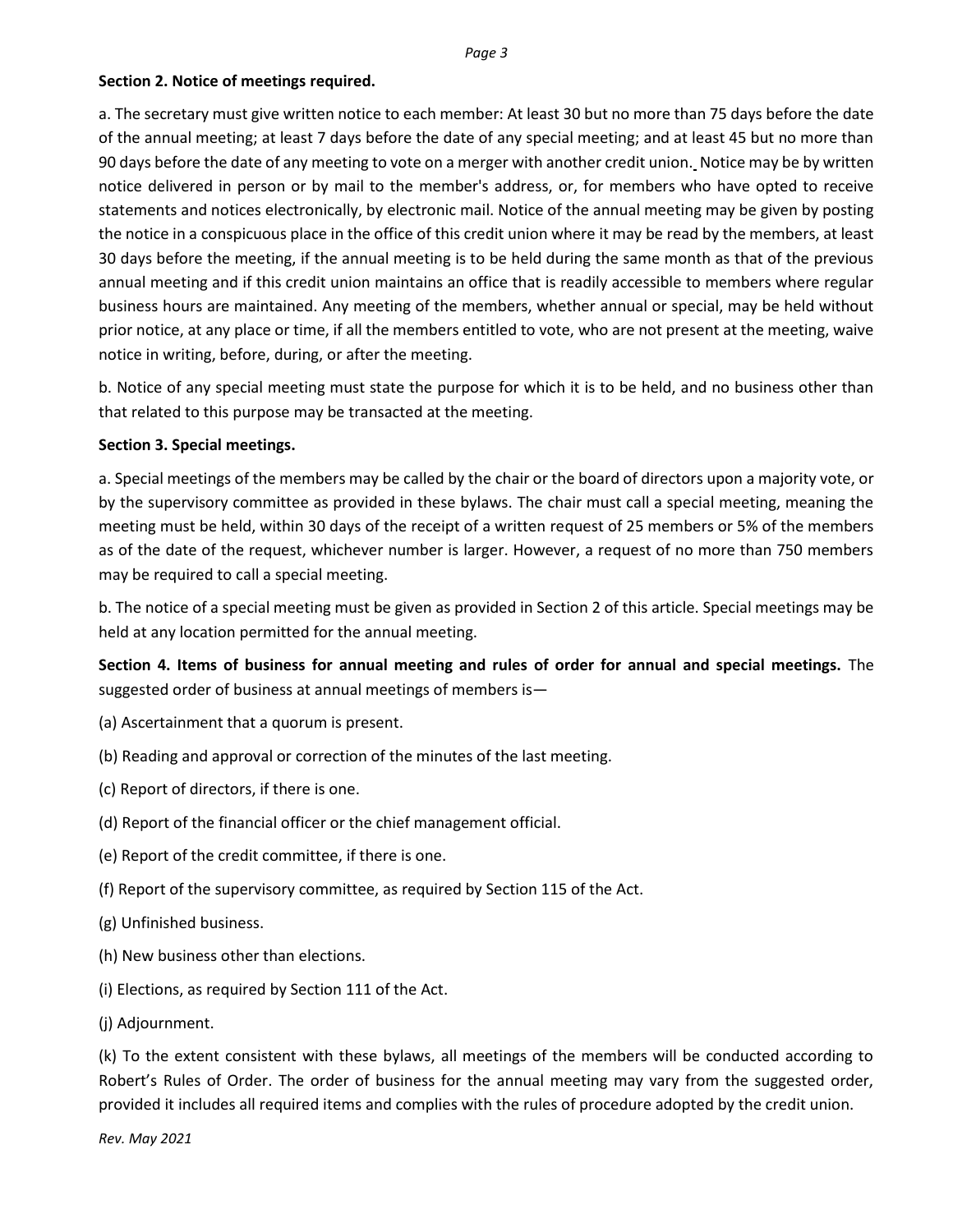**Section 5. Quorum.** Except as otherwise provided, 15 members constitute a quorum at annual or special meetings. If no quorum is present, an adjournment may be taken to a date at least 7 but not more than 14 days thereafter. The members present at any adjourned meeting will constitute a quorum, regardless of the number of members present. The same notice must be given for the adjourned meeting as is prescribed in Section 2 of this article for the original meeting, except that the notice must be given at least 5 days before the date of the meeting as fixed in the adjournment.

**Section 6. Emergency Exception to In-Person Quorum Requirement.** This credit union may hold its annual meeting of the members, the required in-person regular meeting of the board of directors under Article VI, and special member meetings for authorized purposes other than member expulsion under Article XIV of these bylaws, virtually and without an in-person quorum if all of the following conditions apply and are certified in meeting minutes by a resolution of the majority of a quorum of the board of directors:

- At least one of the following is located in an area where a federal, state, or local authority has declared a state of emergency or major disaster:
	- a. all or part of a community the credit union serves; or
	- b. the credit union's headquarters.
- The credit union has the technological capacity to facilitate virtual meeting attendance, voting, and participation.
- Members receive at least seven days' advance notice of the change of a member meeting to a virtual meeting format and appropriate instructions for how to join, participate, and vote during the virtual meeting.
- The NCUA has issued general or specific guidance notifying the credit union that it is appropriate to invoke this bylaw provision. *(Rev. 1/2021)*

## **Article V. Elections**

In-Person Elections; Nominating Committee and Nominations by Petition

### **Section 1. Nomination procedures.**

a. At least 120 days before each annual meeting the chair will appoint a nominating committee of three or more members. It is the duty of the nominating committee to nominate at least one member for each vacancy, including any unexpired term vacancy, for which elections are being held, and to determine that the members nominated are agreeable to the placing of their names in nomination and will accept office if elected.

b. The nominating committee files its nominations with the secretary of the credit union at least 90 days before the annual meeting, and the secretary notifies in writing all members eligible to vote at least 75 days before the annual meeting that nominations for vacancies may also be made by petition signed by 1% of the members with a minimum of 20 and a maximum of 500. The secretary may use electronic mail to notify members who have opted to receive notices or statements electronically.

*Rev. May 2021* c. The written notice must indicate that the election will not be conducted by ballot and there will be no nominations from the floor when the number of nominees equals the number of positions to be filled. A brief statement of qualifications and biographical data in a form approved by the board of directors will be included for each nominee submitted by the nominating committee with the written notice to all eligible members. Each nominee by petition must submit a similar statement of qualifications and biographical data with the petition. The written notice must state the closing date for receiving nominations by petition. In all cases, the period for receiving nominations by petition must extend at least 30 days from the date that the petition requirement and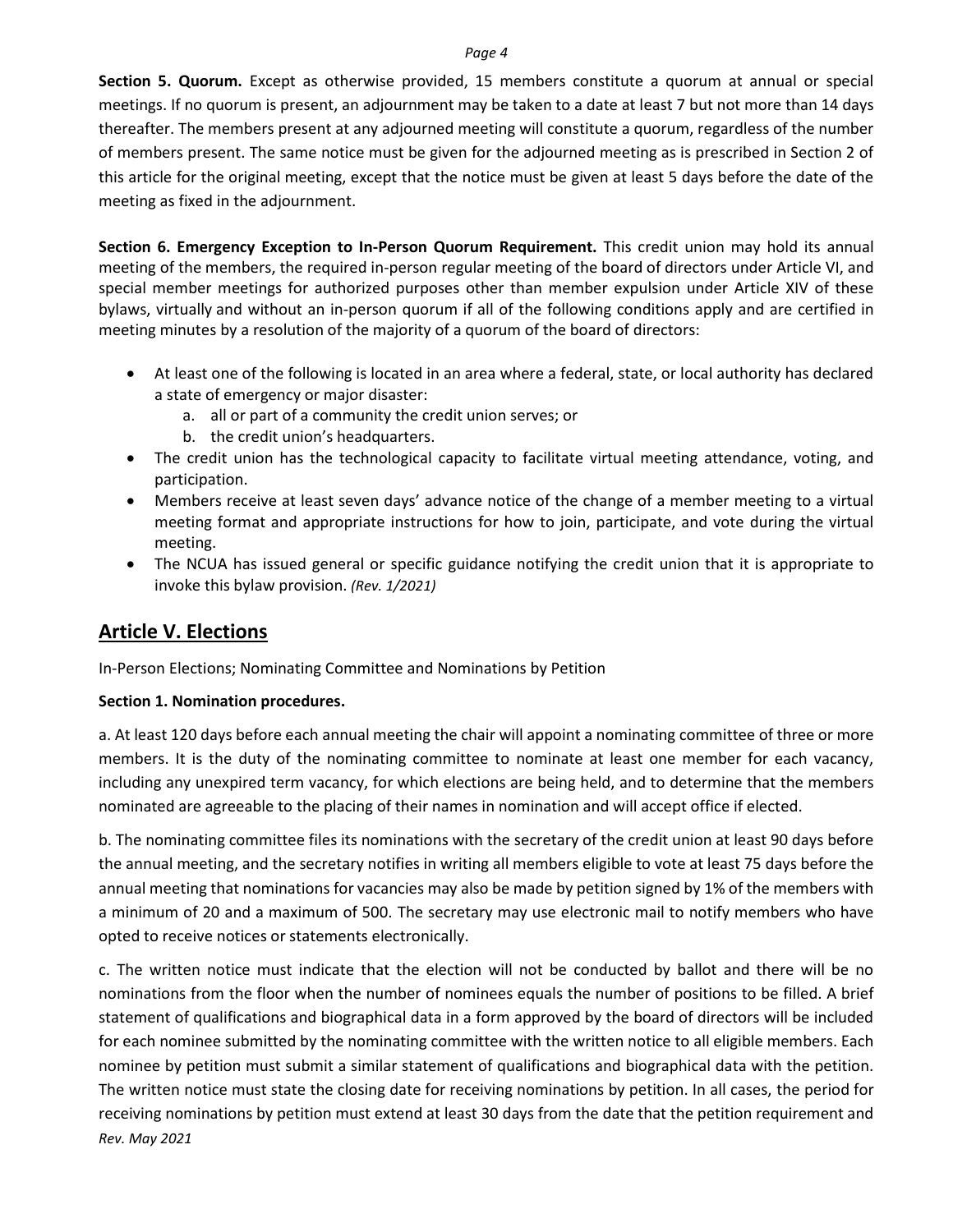the list of nominating committee's nominees are mailed to all members. To be effective, nominations by petition must be accompanied by a signed certificate from the nominee or nominees stating that they are agreeable to nomination and will serve if elected to office. Nominations by petition must be filed with the secretary of the credit union at least 40 days before the annual meeting and the secretary will ensure that nominations by petition, along with those of the nominating committee, are posted in a conspicuous place in each credit union office at least 35 days before the annual meeting.

### **Section 2. Election procedures.**

a. All persons nominated by either the nominating committee or by petition must be placed before the members. When nominations are closed, the chair appoints the tellers, ballots are distributed, the vote is taken and tallied by the tellers, and the results announced. All elections are determined by plurality vote and will be by ballot except where there is only one nominee for each position to be filled.

b. If sufficient nominations are made by the nominating committee or by petition to provide at least as many nominees as positions to be filled, nominations cannot be made from the floor. In the event nominations from the floor are permitted and result in more nominees than positions to be filled, when nominations have been closed, the chair appoints the tellers, ballots are distributed, the vote is taken and tallied by the tellers, and the results announced. When the number of nominees equals the number of positions to be filled, the chair may take a voice vote or declare each nominee elected by general consent or acclamation at the annual meeting.

**Section 3. Order of nominations.** Nominations may be in the following order:

(a) Nominations for directors.

**Section 4. Proxy and agent voting.** Members cannot vote by proxy. A member other than a natural person may vote through an agent designated in writing for the purpose.

**Section 5. One vote per member.** Irrespective of the number of shares, no member has more than one vote.

**Section 6. Submission of information regarding credit union officials to NCUA.** The names and addresses of members of the board, board officers, executive committee, and members of the credit committee, if applicable, and supervisory committees must be forwarded to the Administration in accordance with the Act and regulations in the manner as may be required by the Administration.

**Section 7. Minimum age requirement.** Members must be at least 18 years of age by the date of the meeting (or for appointed offices, the date of appointment) in order to vote at meetings of the members, hold elective or appointive office, sign nominating petitions, or sign petitions requesting special meetings.

### **Article VI. Board of Directors**

**Section 1. Number of members.** The board consists of 9 members, all of whom must be members of this credit union. The number of directors may be changed to an odd number not fewer than 5 nor more than 15 by resolution of the board. No reduction in the number of directors may be made unless corresponding vacancies exist as a result of deaths, resignations, expiration of terms of office, or other actions provided by these bylaws. A copy of the resolution of the board covering any increase or decrease in the number of directors must be filed with the official copy of the bylaws of this credit union.

*Rev. May 2021* **Section 2. Composition of board.** One director or committee member may be a paid employee of the credit union. Eight immediate family members of a director or committee member may be a paid employee of the credit union. In no case may employees, family members, or employees and family members constitute a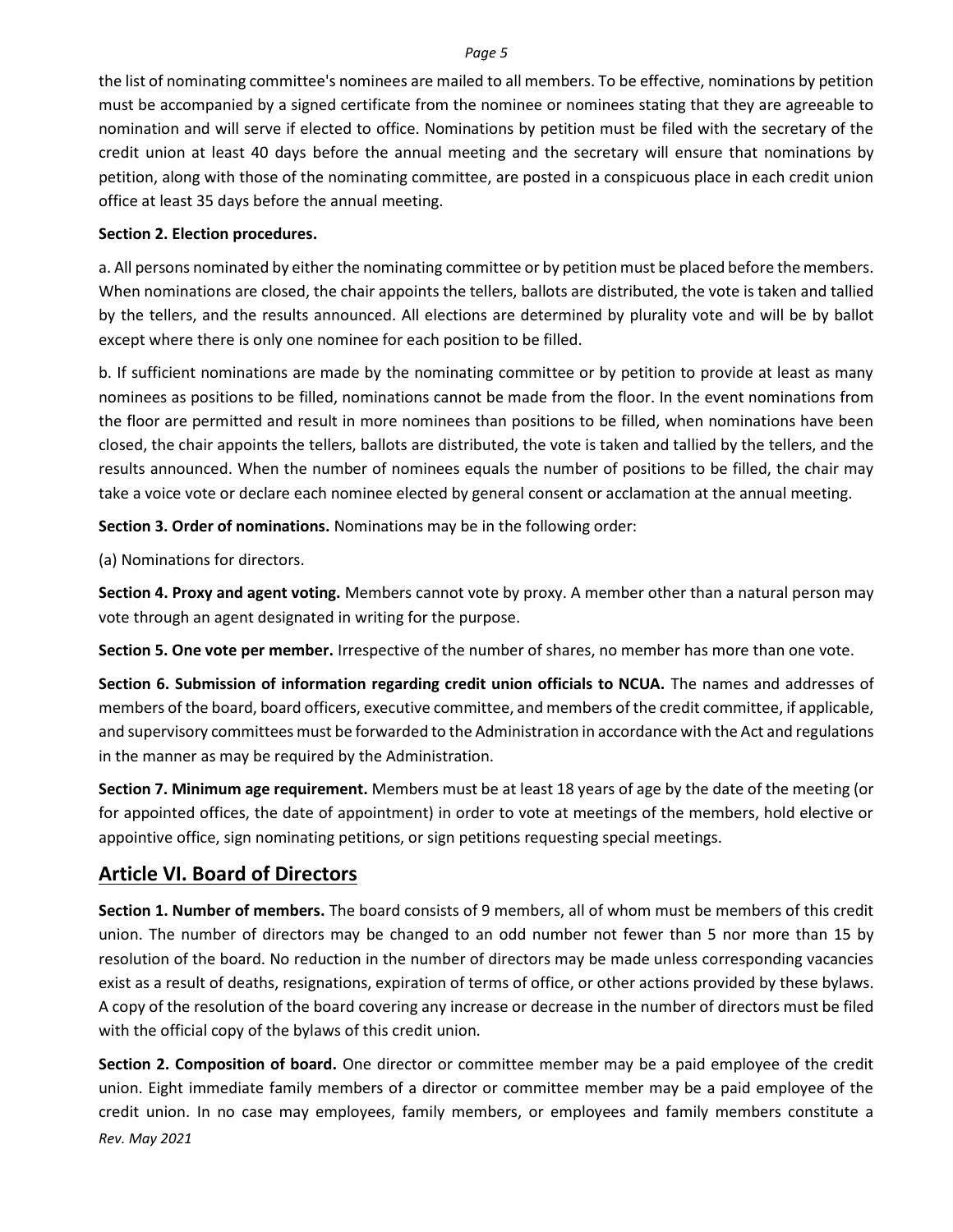majority of the board. The board may appoint a management official who may be a member of the board and one or more assistant management officials who may not be a member of the board. If the management official or assistant management official is permitted to serve on the board, he or she may not serve as the chair.

**Section 3. Terms of office.** Regular terms of office for directors must be for periods of either 2 or 3 years as the board determines. All regular terms must be for the same number of years and until the election and qualification of successors. Regular terms must be fixed at the first meeting, or upon any increase or decrease in the number of directors, so that approximately an equal number of regular terms must expire at each annual meeting.

**Section 4. Vacancies.** Any vacancy on the board, credit committee, if applicable, or supervisory committee will be filled as soon as possible by vote of a majority of the directors then holding office. If all director positions become vacant simultaneously, the supervisory committee immediately becomes the temporary board of directors and must follow the procedures in Article IX, Section 3.

Directors and credit committee members appointed to fill a vacancy will hold office only until the next annual meeting, at which any unexpired terms will be filled by vote of the members, and until the qualification of their successors. Members of the supervisory committee appointed to fill a vacancy will hold office until the first regular meeting of the board following the next annual meeting of members, at which the regular term expires, and until the appointment and qualification of their successors.

**Section 5. Regular and special meetings.** A regular meeting of the board must be held each month at the time and place fixed by resolution of the board. One regular meeting each calendar year must be conducted in person. If a quorum is present in person for the annual in person meeting, the remaining board members may participate using audio or video teleconference methods. The other regular meetings may be conducted using audio or video teleconference methods. The chair, or in the chair's absence the ranking vice chair, may call a special meeting of the board at any time and must do so upon written request of a majority of the directors then holding office. Unless the board prescribes otherwise, the chair, or in the chair's absence the ranking vice chair, will fix the time and place of special meetings. Notice of all meetings will be given in the manner the board may from time to time by resolution prescribe. Special meetings may be conducted using audio or video teleconference methods.

**Section 6. Board responsibilities.** The board has the general direction and control of the affairs of this credit union and is responsible for performing all the duties customarily performed by boards of directors. This includes but is not limited to the following:

(a) Directing the affairs of the credit union in accordance with the Act, these bylaws, the rules and regulations and sound business practices.

(b) Establishing programs to achieve the purposes of this credit union as stated in Article I, Section 2, of these bylaws.

(c) Establishing a loan collection program and authorizing the charge-off of uncollectible loans.

(d) Establishing a policy to address training for newly elected and incumbent directors and volunteer officials, in areas such as ethics and fiduciary responsibility, regulatory compliance, and accounting and determining that all persons appointed or elected by this credit union to any position requiring the receipt, payment or custody of money or other property of this credit union, or in its custody or control as collateral or otherwise, are properly bonded in accordance with the Act and regulations.

(e) Performing additional acts and exercising additional powers as may be required or authorized by applicable law.

*Rev. May 2021*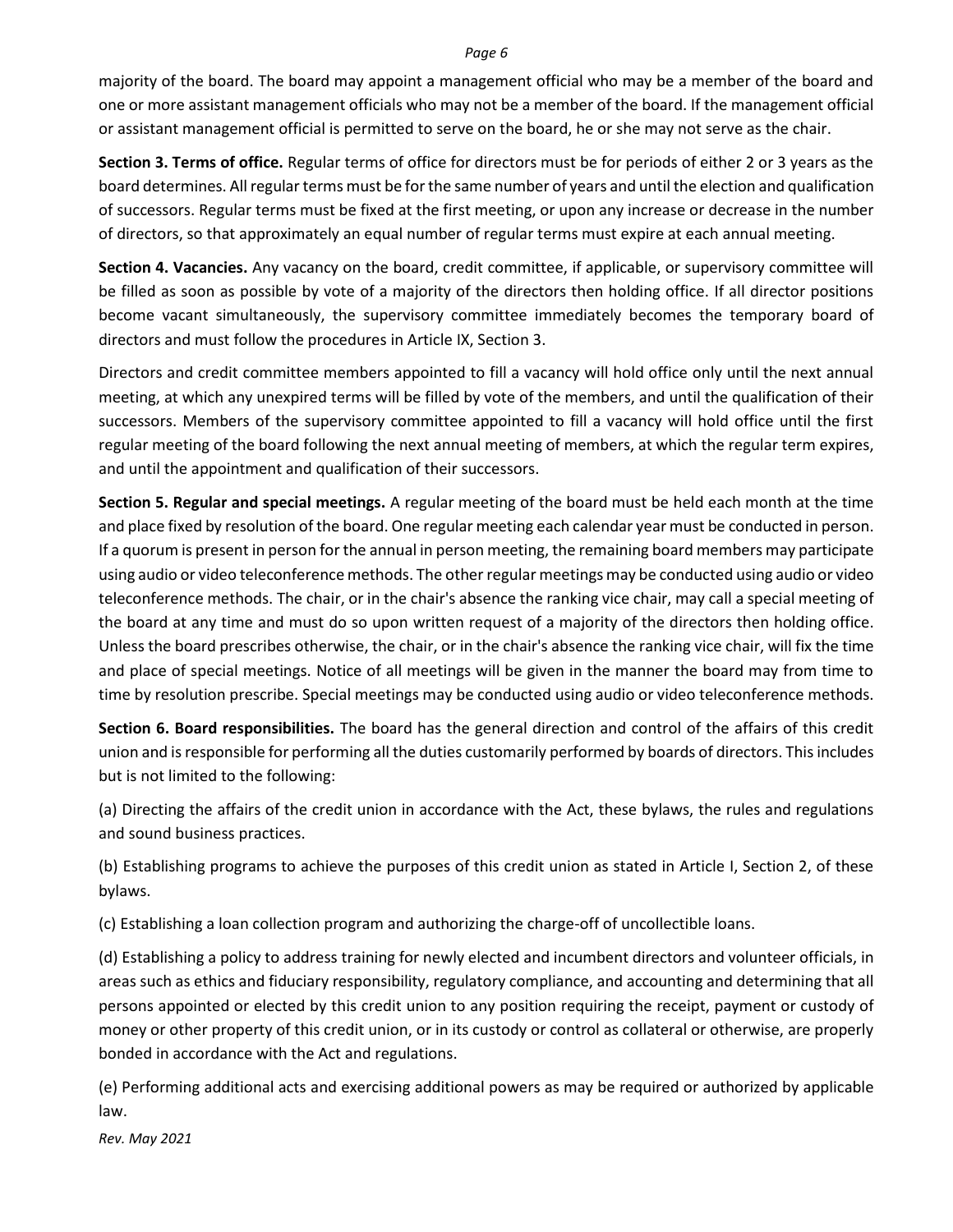(f) Reviewing denied loan applications of members who file written requests for review.

(g) Appointing one or more loan officers and delegating to those officers the power to approve or disapprove loans, lines of credit or advances from lines of credit.

(h) In its discretion, appointing a loan review committee to review loan denials and delegating to the committee the power to overturn denials of loan applications. The committee will function as a mid-level appeal committee for the board. Any denial of a loan by the committee must be reviewed by the board upon written request of the member. The committee must consist of three members and the regular term of office of the committee member will be for two years. Not more than one member of the committee may be appointed as a loan officer.

**Section 7. Quorum.** A majority of the number of directors, including any vacant positions, constitutes a quorum for the transaction of business at any meeting, except that vacancies may be filled by a quorum consisting of a majority of the directors holding office as provided in Section 4 of this article. Fewer than a quorum may adjourn from time to time until a quorum is in attendance.

### **Section 8. Attendance and removal.**

a. If a director fails to attend regular meetings of the board for 3 consecutive months, or 4 meetings within any 12 consecutive months, or otherwise fails to perform any significant duties as a director, the board may declare the office vacant and fill the vacancy as provided in the bylaws. *(Rev. 5/2021)*

b. The board may remove any board officer from office for failure to perform the duties thereof, after giving the officer reasonable notice and opportunity to be heard.

When any board officer, membership officer, executive committee member or investment committee member is absent, disqualified, or otherwise unable to perform the duties of the office, the board may by resolution designate another member of this credit union to fill the position temporarily. The board may also, by resolution, designate another member or members of this credit union to act on the credit committee when necessary in order to obtain a quorum.

**Section 9. Suspension of supervisory committee members.** Any member of the supervisory committee may be suspended by a majority vote of the board of directors. The members of this credit union will decide, at a special meeting held not fewer than 7 nor more than 14 days after any suspension, whether the suspended committee member will be removed from or restored to the supervisory committee.

## **Article VII. Board Officers, Management Officials and Executive Committee**

**Section 1. Board officers.** The board officers of this credit union are comprised of a chair, one or more vice chairs, a financial officer, and a secretary, all of whom are elected by the board and from their number. The board determines the title and rank of each board officer and records them in the addendum to this article. One board officer, the President/CEO, may be compensated for services as determined by the board. If more than one vice chair is elected, the board determines their rank as first vice chair, second vice chair, and so on. The offices of the financial officer and secretary may be held by the same person. If a management official or assistant management official is permitted to serve on the board, he or she may not serve as the chair. Unless removed as provided in these bylaws, the board officers elected at the first meeting of the board hold office until the first meeting of the board following the first annual meeting of the members and until the election and qualification of their respective successors.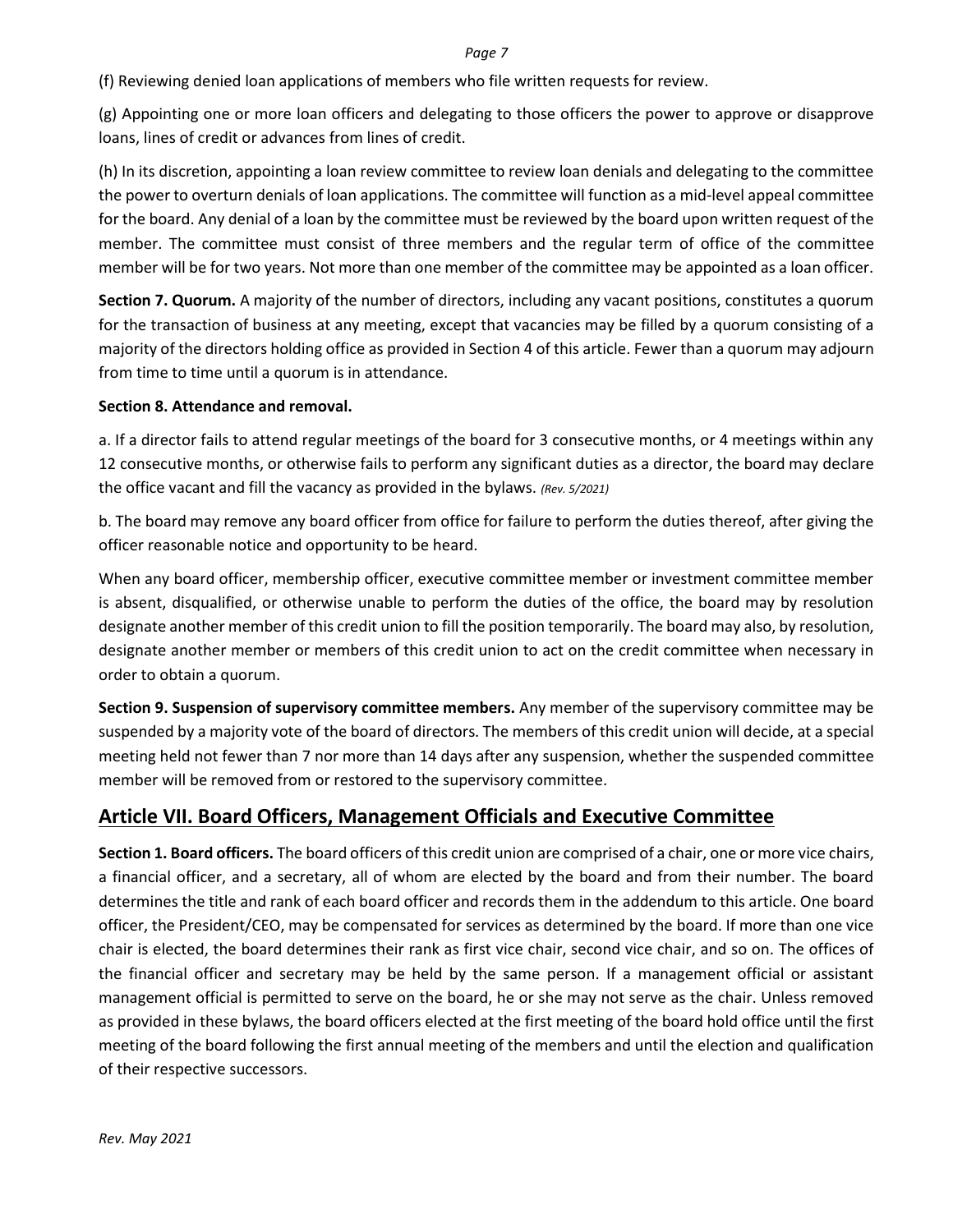**Section 2. Election and term of office.** Board officers elected at the meeting of the board next following the annual meeting of the members, which must be held not later than 7 days after the annual meeting, hold office for a term of 1 year and until the election and qualification of their respective successors: provided, however, that any person elected to fill a vacancy caused by the death, resignation, or removal of an officer is elected by the board to serve only for the unexpired term of that officer and until a successor is duly elected and qualified.

**Section 3. Duties of Chair.** The chair presides at all meetings of the members and at all meetings of the board, unless disqualified through suspension by the supervisory committee. The chair also performs other duties customarily assigned to the office of the chair or duties he or she is directed to perform by resolution of the board not inconsistent with the Act and regulations and these bylaws.

**Section 4. Approval required.** The board must approve all individuals who are authorized to sign all notes of this credit union and all checks, drafts and other orders for disbursement of credit union funds.

**Section 5. Vice chair.** The ranking vice chair has and may exercise all the powers, authority, and duties of the chair during the chair's absence or inability to act.

### **Section 6. Duties of financial officer.**

The financial officer manages this credit union under the control and direction of the board unless the board has appointed a management official to act as general manager. Subject to limitations, controls and delegations the board may impose, the financial officer will:

(a) Have custody of all funds, securities, valuable papers and other assets of this credit union.

(b) Provide and maintain full and complete records of all the assets and liabilities of this credit union in accordance with forms and procedures prescribed in regulations and other guidance approved by the Administration, including, for small credit unions, the Accounting Manual for Federal Credit Unions.

(c) Within 20 days after the close of each month, ensure that a financial statement showing the condition of this credit union as of the end of the month, including a summary of delinquent loans is prepared and submitted to the board and post a copy of the statement in a conspicuous place in the office of the credit union where it will remain until replaced by the financial statement for the next succeeding month.

(d) Ensure that financial and other reports the Administration may require are prepared and sent.

(e) Within standards and limitations prescribed by the board, employ tellers, clerks, bookkeepers, and other office employees, and have the power to remove these employees.

(f) Perform other duties customarily assigned to the office of the financial officer or duties he or she is directed to perform by resolution of the board not inconsistent with the Act, regulations and these bylaws.

ii. The board may employ one or more assistant financial officers, none of whom may also hold office as chair or vice chair, and may authorize them, under the direction of the financial officer, to perform any of the duties devolving on the financial officer, including the signing of checks. When designated by the board, any assistant financial officer may also act as financial officer during the financial officer's temporary absence or temporary inability to act.

*Rev. May 2021* **Section 7. Duties of management official and assistant management official.** The board may appoint a management official who is under the direction and control of the board or of the financial officer as determined by the board. The management official may be assigned any or all of the responsibilities of the financial officer described in Section 6 of this article. The board will determine the title and rank of each management official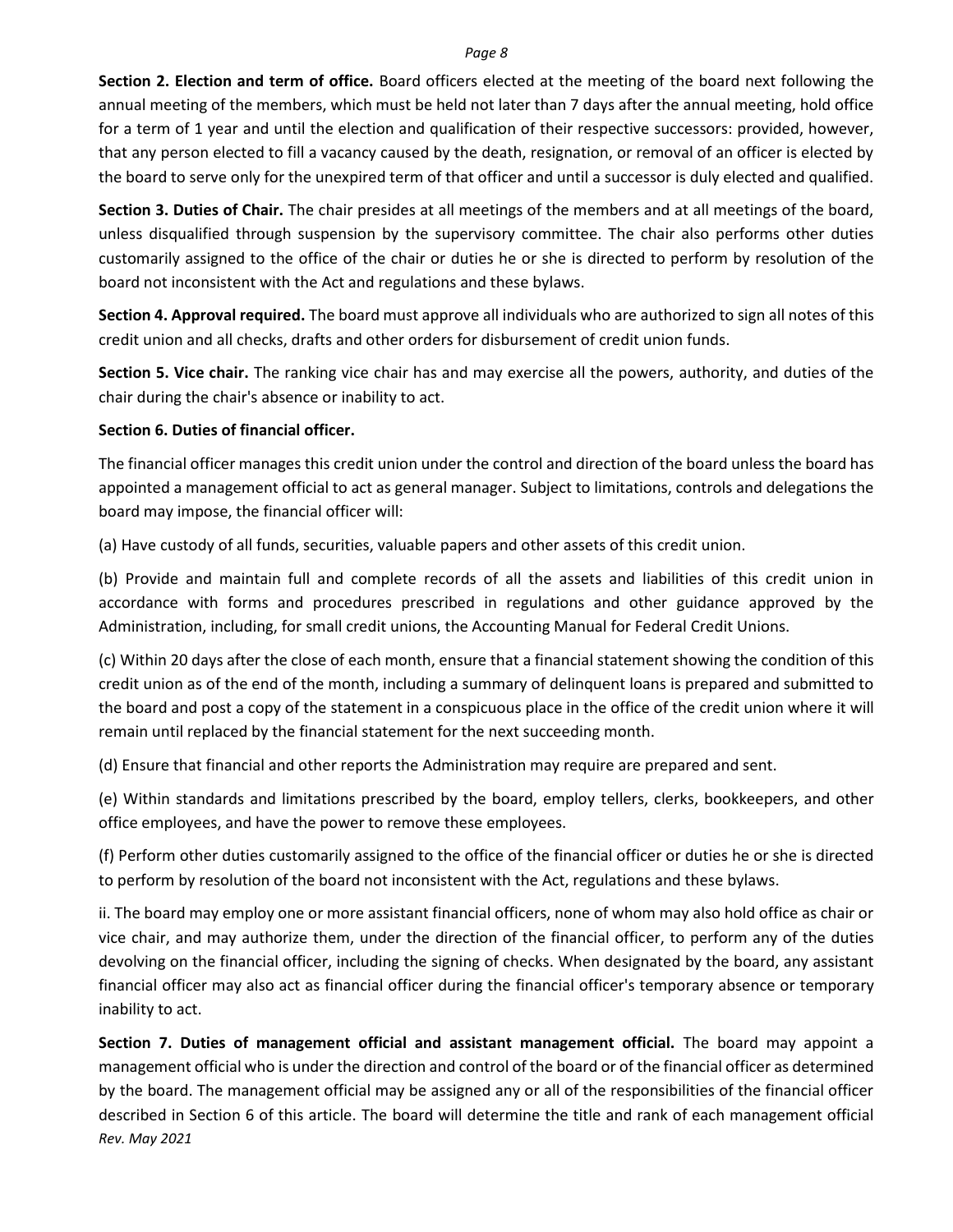and record them in the addendum to this article. The board may employ one or more assistant management officials. The board may authorize assistant management officials under the direction of the management official, to perform any of the duties devolving on the management official, including the signing of checks. When designated by the board, any assistant management official may also act as management official during the management official's temporary absence or temporary inability to act.

**Section 8. Board powers regarding employees.** The board employs, fixes the compensation, and prescribes the duties of employees as necessary, and has the power to remove employees, unless it has delegated these powers to the financial officer or management official.

Neither the board, the financial officer, nor the management official has the power or duty to employ, prescribe the duties of, or remove necessary clerical and auditing assistance employed or used by the supervisory committee and, if there is a credit committee, the power or duty to employ, prescribe the duties of, or remove any loan officer appointed by the credit committee.

**Section 9. Duties of secretary.** The secretary prepares and maintains full and correct records of all meetings of the members and of the board, which records will be prepared within 7 days after the respective meetings. The secretary must promptly inform the Administration in writing of any change in the address of the office of this credit union or the location of its principal records. The secretary will give or cause to be given, in the manner prescribed in these bylaws, proper notice of all meetings of the members, and perform other duties he or she may be directed to perform by resolution of the board not inconsistent with the Act, regulations and these bylaws. The board may employ one or more assistant secretaries, none of whom may also hold office as chair, vice chair, or financial officer, and may authorize them under direction of the secretary to perform any of the duties assigned to the secretary.

**Section 10. Executive committee.** As authorized by the Act, the board may appoint an executive committee of not fewer than three directors to serve at its pleasure, to act for it with respect to the board's specifically delegated functions. When making delegations to the executive committee, the board must be specific with regard to the committee's authority and limitations related to the particular delegation. The board may also authorize any of the following to approve membership applications under conditions the board and these bylaws may prescribe: an executive committee; a membership officer(s) appointed by the board from the membership, other than a board member paid as an officer; the financial officer; any assistant to the paid officer of the board or to the financial officer; or any loan officer. No executive committee member or membership officer may be compensated as such.

**Section 11. Investment committee.** The board may appoint an investment committee composed of not less than two, to serve at its pleasure to have charge of making investments under rules and procedures established by the board. No member of the investment committee may be compensated as such.

#### **Addendum:**

The title and rank of the board officers and management officials of this credit union are as follows:

(a) The executive officer is to have the title of Chairman.

(b) First assistant executive officer is to have the title of First Vice Chairman. Second assistant executive officer is to have the title of Second Vice Chairman.

(c) The financial officer is to have the title of Treasurer.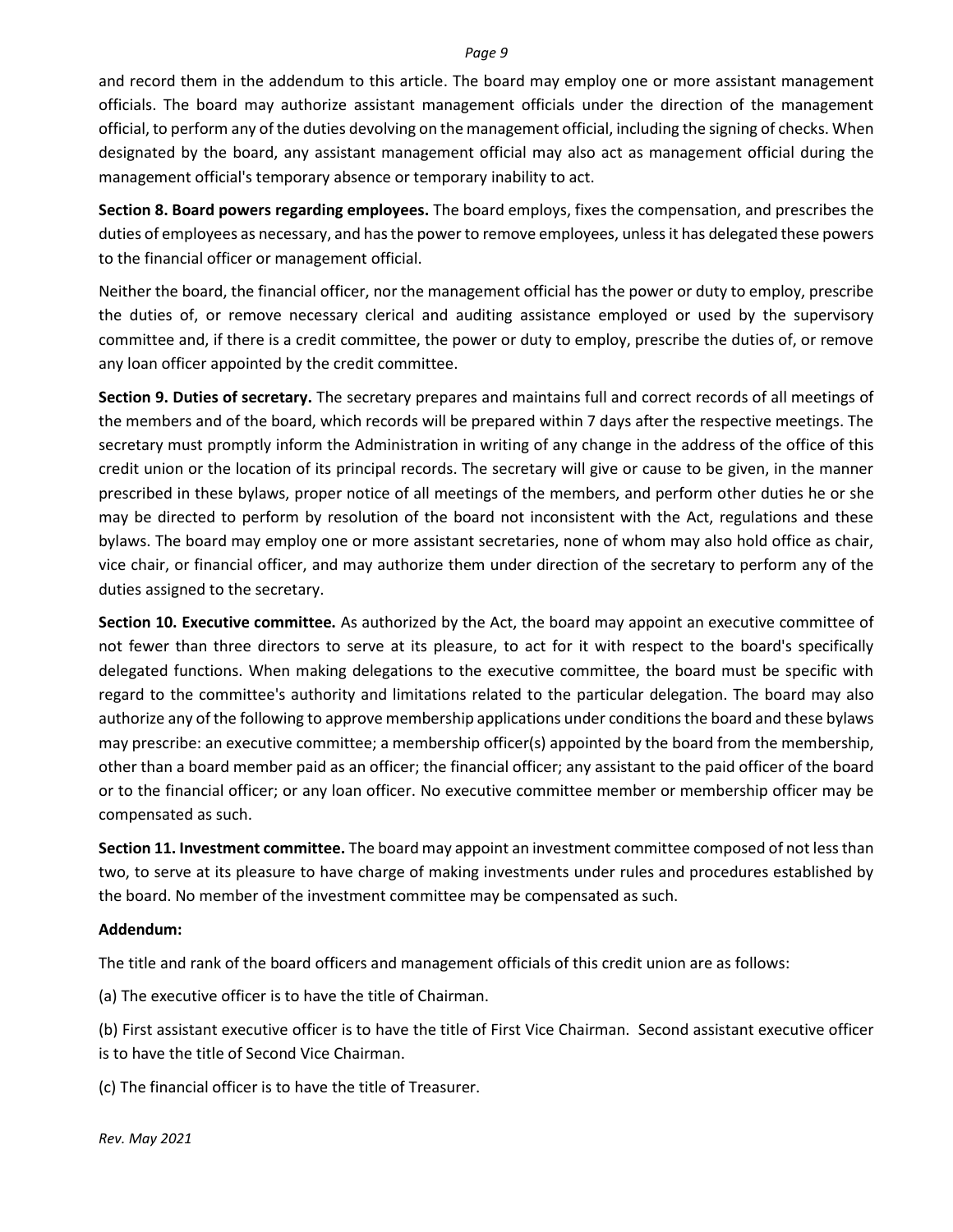(d) The assistant financial officer is to have the title of Assistant Treasurer.

(e) The recording officer is to have the title of Secretary.

(f) The assistant recording officer is to have the title of Assistant Secretary.

(g) The management official is to have the title of President and Chief Executive Officer.

(h) The assistant management officials are to have the titles of Chief Financial Officer, Chief Operations Officer, and/or Vice President.

### **Article VIII. Loan Officers**

**Section 1. Records of loan officer; prohibition on loan officer disbursing funds.** Each loan officer must maintain a record of each approved or not approved transaction within 7 days of the filing of the application or request, and that record becomes a part of the records of the credit union. No individual may disburse funds of this credit union for any application or share withdrawal which the individual has approved as a loan officer.

**Section 2. Duties of loan officer.** For each loan or line of credit, the loan officer must inquire into the character and financial condition of the applicant and the applicant's sureties, if any, to ascertain their ability to repay fully and promptly the obligations incurred by them and to determine whether the loan or line of credit will be of probable benefit to the borrower. The loan officers should endeavor diligently to assist applicants in solving their financial problems.

**Section 3. Unapproved loans prohibited.** No loan or line of credit may be made unless approved by a loan officer in accordance with applicable law and regulations.

**Section 4. Lending procedures.** Subject to the limits imposed by law and regulations, these bylaws, and the general policies of the board, a loan officer determines the security if any required for each application and the terms of repayment. The security furnished must be adequate in quality and character and consistent with sound lending practices. When funds are not available to make all the loans and lines of credit for which there are applications, preference should be given, in all cases, to the applications for lesser amounts if the need and credit factors are nearly equal.

## **Article IX. Supervisory Committee**

**Section 1. Appointment and membership.** The supervisory committee is appointed by the board from among the members of this credit union, one of whom may be a director other than the financial officer or the compensated officer of the board. The board determines the number of members on the committee, which may not be fewer than 3 nor more than 5. No member of the credit committee, if applicable, or any employee of this credit union may be appointed to the committee. Regular terms of committee members are for periods of 1, 2, or 3 years as the board determines: Provided, however, that all regular terms are for the same number of years and until the appointment and qualification of successors. The regular terms are fixed at the beginning, or upon any increase or decrease in the number of committee members, so that approximately an equal number of regular terms expires at each annual meeting.

**Section 2. Officers of supervisory committee.** The supervisory committee members choose from among their number a chair and a secretary. The secretary of the supervisory committee prepares, maintains, and has custody of full and correct records of all actions taken by it. The offices of chair and secretary may be held by the same person.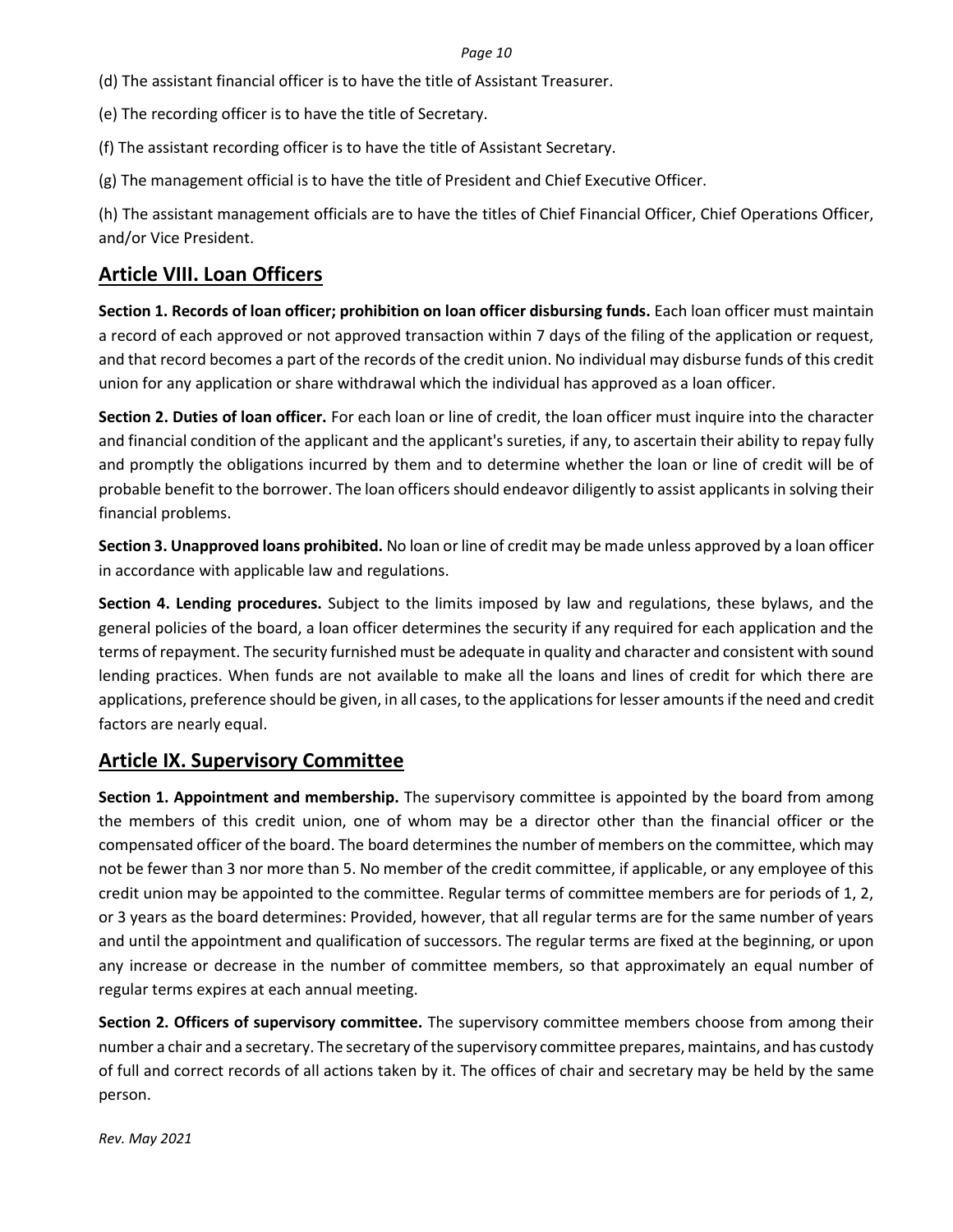### **Section 3. Duties of supervisory committee.**

a. The supervisory committee makes, or causes to be made, the audits, and prepares and submits the written reports required by the Act and regulations. The committee may employ and use clerical and auditing assistance required to carry out its responsibilities prescribed by this article, and may request the board to provide compensation for this assistance. It will prepare and forward to the Administration required reports.

b. If all director positions become vacant simultaneously, the supervisory committee immediately assumes the role of the board of directors. The supervisory committee acting as the board must generally call and hold a special meeting to elect a board that will serve until the next annual meeting. The special meeting must occur at least 7 but no more than 14 days after all director positions became vacant, and candidates for the board at the special meeting may be nominated by petition or from the floor. However, if the next annual meeting has been scheduled and will occur within 45 days after all the director positions become vacant, the supervisory committee may decide to forego the special meeting and continue serving as the board until the election of new directors at the annual meeting.

c. If the next annual meeting has not been scheduled, but the month and day of the previous year's meeting plus 7 days falls within 45 days after all the director positions become vacant, the supervisory committee acting as the board may decide to forego the special meeting to elect new directors. In this case, the supervisory committee must schedule the annual meeting within 7 days before or after the month and day of the previous annual meeting and continue to serve as the board until directors are elected at the annual meeting.

d. The supervisory committee acting as the board may not act on policy matters. However, directors elected at a special meeting have the same powers as directors elected at the annual meeting.

**Section 4. Verification of accounts.** The supervisory committee will cause the verification of the accounts of members with the records of the financial officer from time to time and not less frequently than as required by the Act and regulations. The committee must maintain a record of this verification.

**Section 5. Powers of supervisory committee—removal of directors and credit committee members.** By unanimous vote, the supervisory committee may suspend until the next meeting of the members any director, board officer, or member of the credit committee. In the event of any suspension, the supervisory committee must call a special meeting of the members to act on the suspension, which meeting must be held not fewer than 7 nor more than 14 days after the suspension. The chair of the committee acts as chair of the meeting unless the members select another person to act as chair.

**Section 6. Powers of supervisory committee—special meetings.** By the affirmative vote of a majority of its members, the supervisory committee may call a special meeting of the members to consider any violation of the provisions of the Act, the regulations, or of the charter or the bylaws of this credit union, or to consider any practice of this credit union which the committee deems to be unsafe or unauthorized.

## **Article X. Organization Meeting**

**Section 1. Initial meeting.** When application is made for a federal credit union charter, the subscribers to the organization certificate must meet for the purpose of electing a board of directors and a credit committee, if applicable. Failure to commence operations within 60 days following receipt of the approved organization certificate is cause for revocation of the charter unless a request for an extension of time has been submitted to and approved by the Regional Director.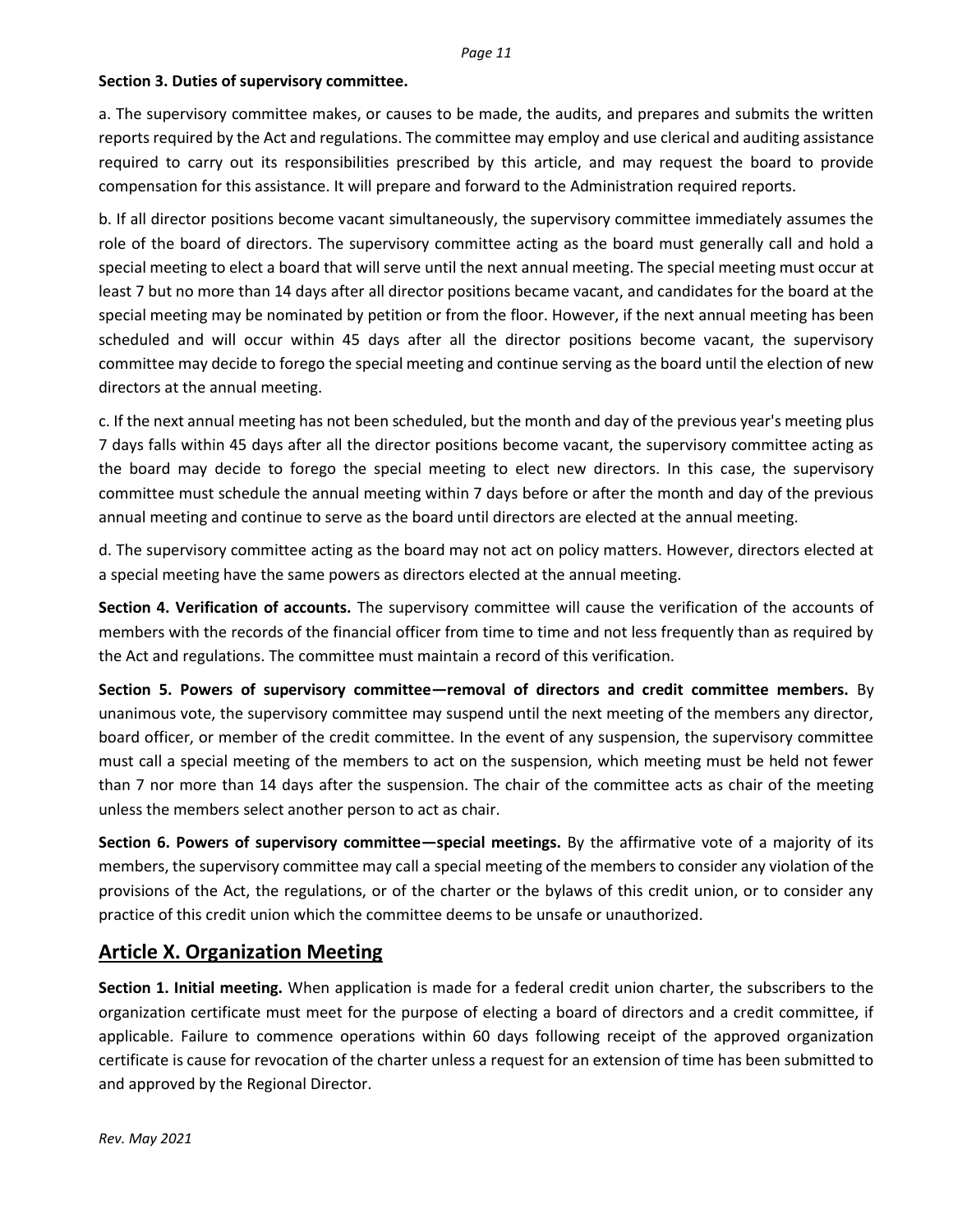**Section 2. Election of directors and credit committee.** The subscribers elect a chair and a secretary for the meeting. The subscribers then elect from their number, or from those eligible to become members of this credit union, a board of directors and a credit committee, if applicable, all to hold office until the first annual meeting of the members and until the election and qualification of their respective successors. If not already a member, every person elected under this section or appointed under Section 3 of this article, must qualify within 30 days by becoming a member.

If any person elected as a director or committee member or appointed as a supervisory committee member does not qualify as a member within 30 days of election or appointment, the office will automatically become vacant and be filled by the board.

**Section 3. Election of board officers.** Promptly following the elections held under the provisions of Section 2 of this article, the board must meet and elect the board officers who will hold office until the first meeting of the board of directors following the first annual meeting of the members and until the election and qualification of their respective successors. The board also appoints a supervisory committee at this meeting as provided in Article IX, Section 1, of these bylaws and a credit committee, if applicable. The members so appointed hold office until the first regular meeting of the board following the first annual meeting of the members and until the appointment and qualification of their respective successors.

### **Article XI. Loans and Lines of Credit to Members**

**Section 1. Loan purposes.** Loans may only be made to members and for provident, business or productive purposes in accordance with applicable law and regulations.

**Section 2. Delinquency.** Any member whose loan is delinquent may be required to pay a late charge as determined by the board of directors.

## **Article XII. Dividends**

**Section 1. Power of board to declare dividends.** The board establishes dividend periods and declares dividends as permitted by the Act and applicable regulations.

## **Article XIII. Reserved**

## **Article XIV. Expulsion and Withdrawal**

**Section 1. Expulsion procedure; expulsion or withdrawal does not affect members' liability or shares.** A member may be expelled by a two-thirds vote of the members present at special meeting called for that purpose, but only after the member has been given the opportunity to be heard. A member also may be expelled under a nonparticipation policy adopted by the board of directors and provided to each member in accordance with the Act. Expulsion or withdrawal will not operate to relieve a member of any liability to this credit union. All amounts paid in on shares by expelled or withdrawing members, before their expulsion or withdrawal, will be paid to them in the order of their withdrawal or expulsion, but only as funds become available and only after deducting any amounts due to this credit union.

## **Article XV. Minors**

**Section 1. Minors permitted to own shares.** Shares may be issued in the name of a minor. State law governs the rights of minors to transact business with this credit union.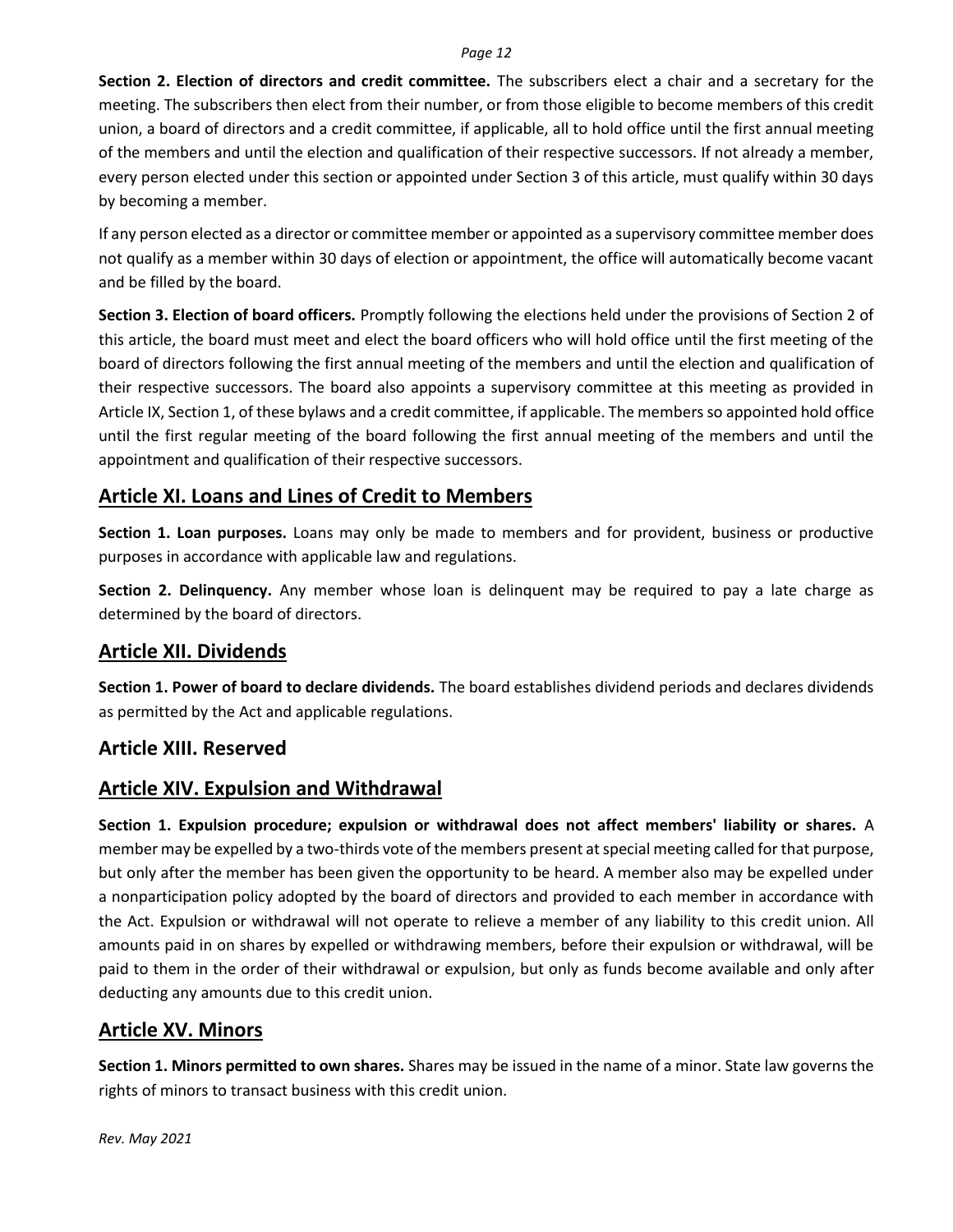# **Article XVI. General**

**Section 1. Compliance with law and regulation.** All power, authority, duties, and functions of the members, directors, officers, and employees of this credit union, pursuant to the provisions of these bylaws, must be exercised in strict conformity with the provisions of applicable law and regulations, and of the charter and the bylaws of this credit union.

**Section 2. Confidentiality.** The officers, directors, members of committees and employees of this credit union must hold in confidence all transactions of this credit union with its members and all information respecting their personal affairs, except when permitted by state or federal law.

**Section 3. Removal of directors and committee members.** Notwithstanding any other provisions in these bylaws, any director or committee member of this credit union may be removed from office by the affirmative vote of a majority of the members present at a special meeting called for the purpose, but only after an opportunity has been given to be heard. If member votes at a special meeting result in the removal of all directors, the supervisory committee immediately becomes the temporary board of directors and must follow the procedures in Article IX, Section 3.

**Section 4. Conflicts of interest prohibited.** No director, committee member, officer, agent, or employee of this credit union may participate in any manner, directly or indirectly, in the deliberation upon or the determination of any question affecting his or her pecuniary or personal interest or the pecuniary interest of any corporation, partnership, or association (other than this credit union) in which he or she is directly or indirectly interested. In the event of the disqualification of any director respecting any matter presented to the board for deliberation or determination, that director must withdraw from the deliberation or determination; and if the remaining qualified directors present at the meeting plus the disqualified director or directors constitute a quorum, the remaining qualified directors may exercise with respect to this matter, by majority vote, all the powers of the board. In the event of the disqualification of any member of the credit committee, if applicable, or the supervisory committee, that committee member must withdraw from the deliberation or determination.

**Section 5. Records.** Copies of the organization certificate of this credit union, its bylaws and any amendments to the bylaws, and any special authorizations by the Administration must be preserved in a place of safekeeping. Copies of the organization certificate and field of membership amendments should be attached as an appendix to these bylaws. Returns of nominations and elections and proceedings of all regular and special meetings of the members and directors must be recorded in the minute books of this credit union. The minutes of the meetings of the members, the board, and the committees must be signed by their respective chairmen or presiding officers and by the persons who serve as secretaries of those meetings.

**Section 6. Availability of credit union records.** All books of account and other records of this credit union must be available at all times to the directors and committee members of this credit union provided they have a proper purpose for obtaining the records. The charter and bylaws of this credit union must be made available for inspection by any member and, if the member requests a copy, it will be provided for a reasonable fee.

**Section 7. Member contact information.** Members must keep the credit union informed of their current address.

### **Section 8. Indemnification.**

(a) Subject to the limitations in §701.33(c)(5) through (c)(7) of the regulations, the credit union may elect to indemnify, to the extent authorized by law of the State of New York, the following individuals from any liability